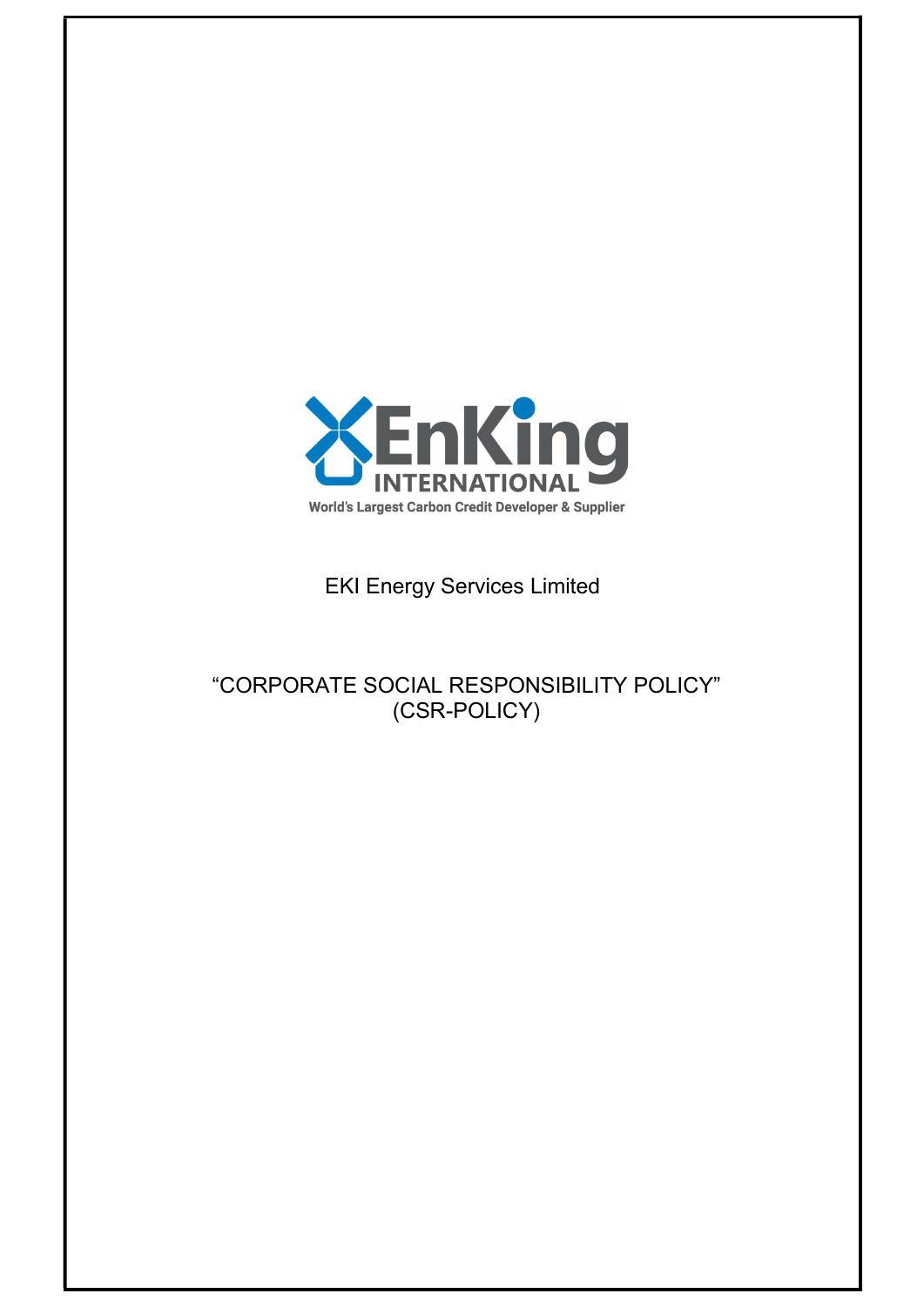### 1. TITLE AND APPLICABILITY

The document describes the Corporate Social Responsibility Policy ("CSR Policy") of EKI Energy Services Limited ('The Company'). It includes Company's vision, mission, and other relevant attributes of Corporate Social Responsibility.

In term of the provision of Section 135 of the Companies Act, 2013 and the Companies (Corporate Social Responsibility Policy) Rules, 2014 ('CSR Rule'), Company has formulated and adopted this Corporate Social Responsibility ('CSR') Policy.

The CSR Policy shall be guided by Company's corporate philosophy of respect for the individual and the society at large.

Section 135 of the Companies Act, 2013 read with Companies (Corporate Social Responsibility Policy) Rules, 2014, requires Company to constitute a CSR Committee of Directors, adopt a CSR Policy, spend at least 2% of its average net profit made during the immediately preceding three financial years towards CSR activities as set out in Schedule VII to the Companies Act, 2013 and confirm compliance thereof in the Annual Report.

Accordingly, the Board of Directors at its Meeting held on November 28, 2020 approved and adopted the Company's CSR Policy.

# 2.CSR OVERVIEW

"Corporate Social Responsibility" (CSR) is a way of conducting business, by which corporate entities visibly contribute to the social good. The essence of CSR is to integrate economic, environmental, and social objectives with the company's operations and growth. CSR is the process by which an organization thinks about and evolves its relationships with society for the common good and demonstrates its commitment by giving back to the society for the resources it used to flourish by adoption of appropriate business processes and strategies.

The main objective of CSR policy is to make CSR a key business process for sustainable development of society. In its endeavors to mutually achieve the said objective, the Act stipulates the provisions regarding mandatory adherence to the Corporate Social Responsibility practices by the prescribed classes of companies.

#### 3.OBJECTIVE

Corporate Social Responsibility is a form of corporate self-regulation integrated into a business model. Therefore, the Policy will function as a built-in, self-regulating mechanism whereby the business will monitor and ensure its active compliance with the spirit of law, ethical standards and national norms.

The main objective of this Policy is to set guiding principles for carrying out CSR activities and also to set up process of execution, implementation and monitoring of the CSR activities to be undertaken.

### 4.CSR COMMITTEE

i. Composition:

The Corporate Social Responsibility committee (CSR Committee) shall consist of three or more directors.

The CSR Committee may invite Executives, Advisors, representatives of Social Organizations, Auditors of Company, and such other person(s) as it may consider necessary to attend the meeting.

#### ii. Scope and Responsibility of Committee:

- a) Formulate and recommend to the Board the CSR Policy and any amendments thereof which shall indicate the activities to be undertaken by the Company as specified in schedule VII of the Companies Act, 2013.
- b) Recommend the amount of expenditure to be incurred on the activities, as per CSR Policy.
- c) Be responsible for implementation and monitoring the CSR projects or programs or activities.
- d) Any other matter/thing as may be considered expedient by the members in furtherance of and to comply with the CSR Policy.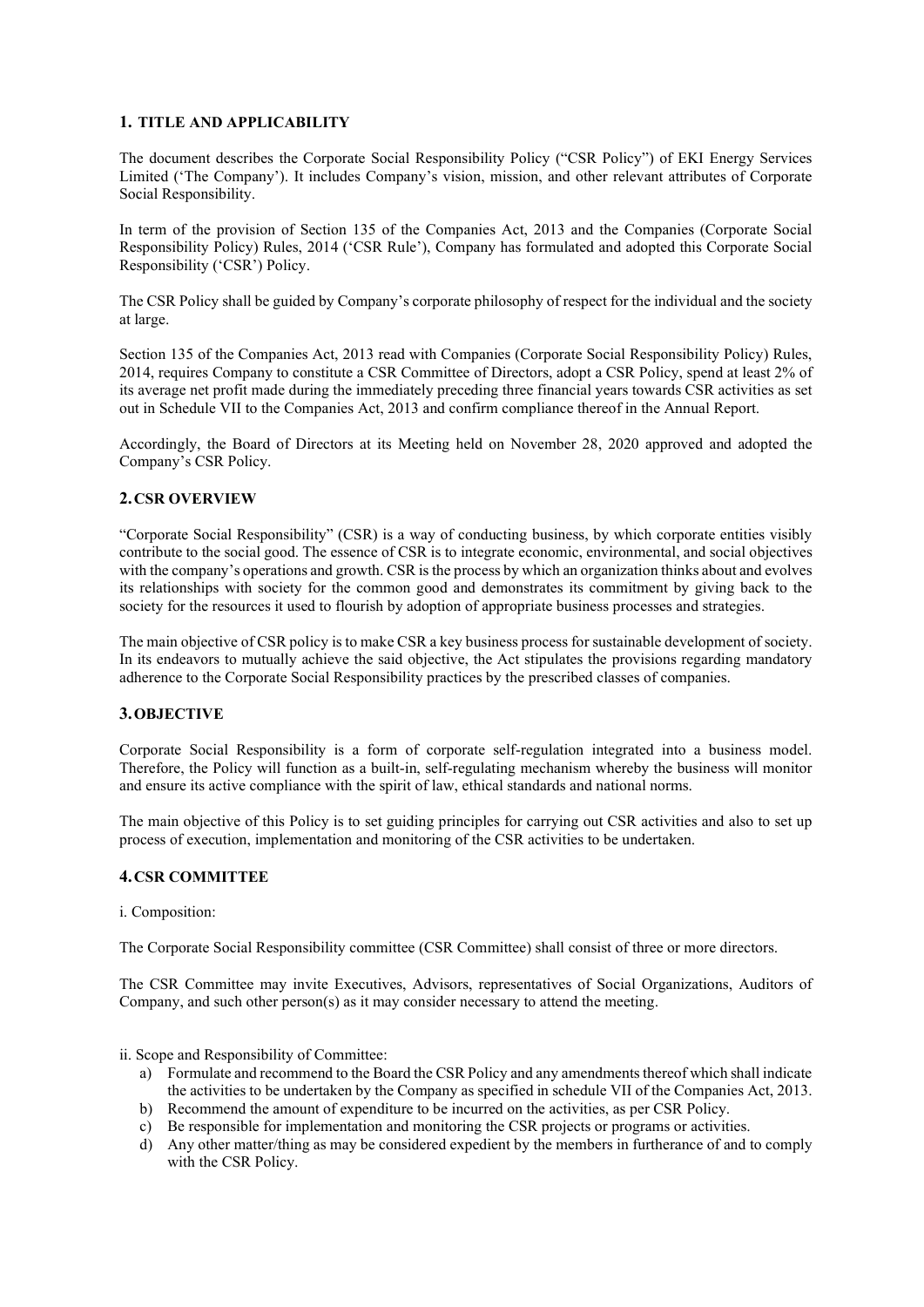iii. Meetings: The CSR Committee shall meet as and when necessary.

iv. Sitting Fees: Sitting fees shall be payable for attending CSR Committee as per Article of Association of the Company.

v. Quorum: Quorum of meeting of CSR Committee shall be one third of the total strength or two directors, whichever is higher.

## 5.LIST OF ACTIVITIES /PROJECTS

Company shall undertake any of the following Activities/Projects as specified in Schedule VII or such other activities/projects as may be notified by the Ministry of Corporate Affairs from time to time as a part of the Corporate Social Responsibility (CSR):

- i. Eradicating hunger, poverty and malnutrition, promoting healthcare including preventive health care and sanitation including contribution to the Swach Bharat Kosh set-up by the Central Government for the promoting of sanitation and making available safe drinking water;
- ii. Promoting education, including special education and employment enhancing vocation skills especially among children, women, elderly and the differently abled and livelihood enhancement projects;
- iii. Promoting gender equality, empowering women, setting up homes and hostels for women and orphans; setting up old age homes, day care centers and such other facilities for senior citizens and measures for reducing inequalities faced by socially and economically backward groups;
- iv. Ensuring environmental sustainability, ecological balance, protection of flora and fauna, animal welfare, agro-forestry, conservation of natural resources and maintaining quality of soil, air and water including contribution to the Clean Ganga Fund set-up by the Central Government for rejuvenation of river Ganga;
- v. Protection of national heritage, art and culture including restoration of buildings and sites of historical importance and works of art; setting up public libraries: promotion and development of traditional arts and handicrafts;
- vi. Measures for the benefit of armed forces veterans, war widows and their dependents;
- vii. Training to promote rural sports, nationally recognized sports, and Olympic sports;
- viii. Contribution to the Prime Minister's National Relief Fund or any other fund set up by the Central Government for socio-economic development and relief and welfare of the Schedule Castes, the Schedule Tribes, other backward classes, minorities and women;
- ix. Contributions or funds provided to technology incubators located within academic institutions which are approved by the central govt;
- x. Rural development projects.

time being in force.

- xi. Slum area development. Explanation. - For the purposes of this item, the term `slum area' shall mean any area declared as such by the Central Government or any State Government or any other competent authority under any law for the
- xii. Disaster management, including relief, rehabilitation, and reconstruction activities.

The provisions of the Companies Act, 2013 and CSR Rules made thereafter shall have overriding effect Vis-a Vis the provisions of this policy.

Periodic review of this policy shall be done to ensure its continued suitability, adequacy, and efficacy.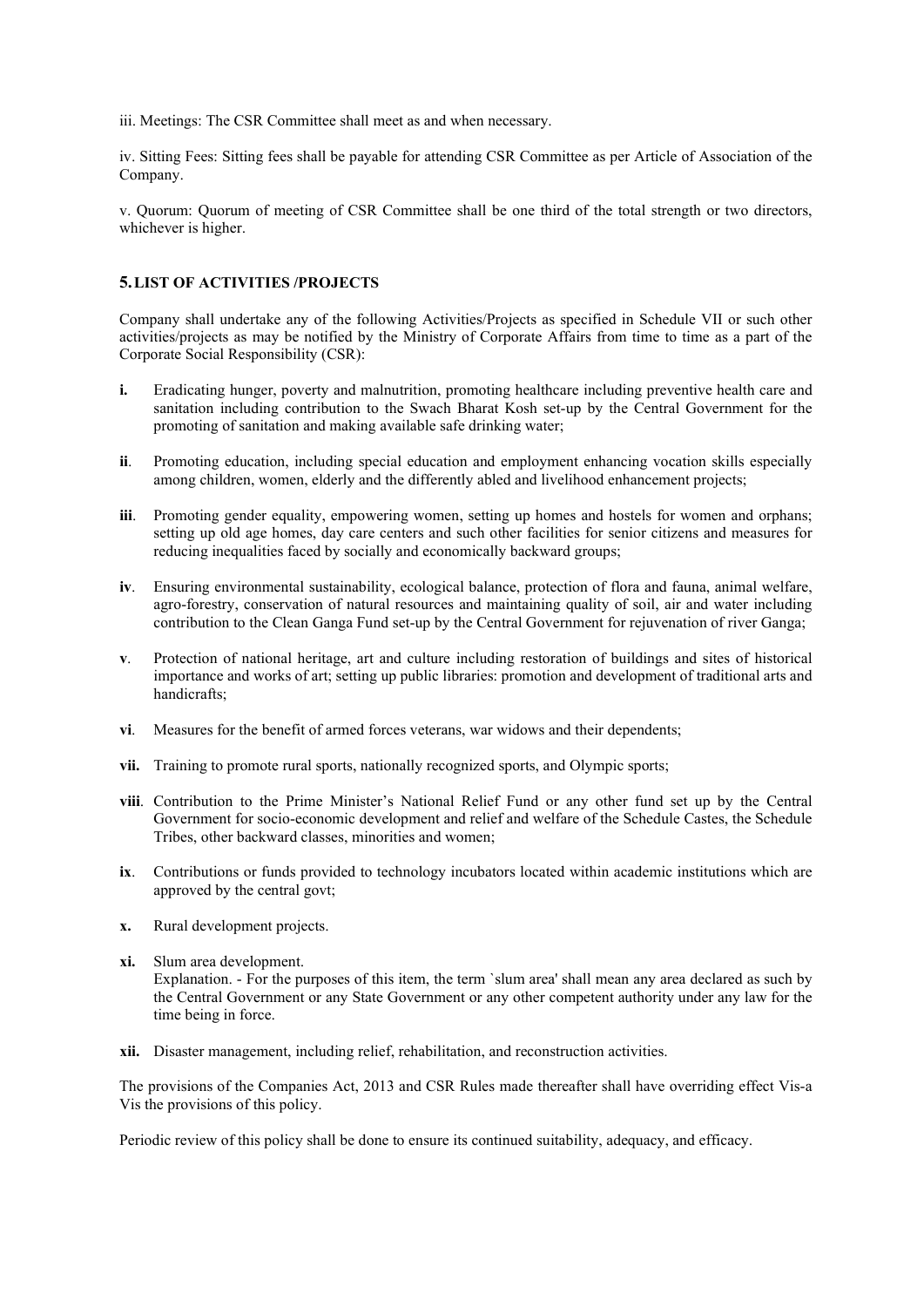## 6.FUNDING

In line with extent provisions of Section 135 of the Companies Act, 2013 and requirements laid down in the Companies (CSR Policy) Rules, 2014; 2 % of the average net profit of the Company made during the three immediately preceding financial years will be allocated for CSR activities.

CSR budget for the relevant financial year shall be approved by the Board.

Companies may build CSR capacities of their own personnel as well as those of their Implementing agencies through Institutions with established track records of at least 3 financial years but such expenditure, including expenditure on administrative overheads, shall not exceed 5% of total CSR expenditure of the company in one financial year.

Any surplus arising out of the CSR projects or programs or activities shall not form part of the Business profit of a company and same shall be spent for undertaking any CSR activities only.

If the Company fails to spend, the amount stated hereinabove, then reason for not spending shall be stated in the Directors Report.

#### 7. IMPLEMENTATION OF CSR ACTIVITIES

Company may undertake CSR Activities either directly by itself or through a company established under section 8 of the Act or a registered trust or a registered society, established by the company, either singly or alongwith any other company, or a company established under section 8 of the Act or a registered trust or a registered society, established by the Central Government or State Government or any entity established under an Act of Parliament or a State legislature :

Provided that the Company can carry out the CSR Activities through such other institutes having an established track record of 3 (three) years in undertaking the CSR Activities.

The Company may collaborate with other companies for undertaking the CSR Activities subject to fulfilment of separate reporting requirements as prescribed in the Companies (Corporate Social Responsibility Policy) Rules, 2014(the rules).

The scope of this policy will extend to activities as stated under Schedule VII of the Companies Act, 2013, as presently in force. The scope of the policy to also include all additional and allied matters, as will be notified by Ministry of Corporate Affairs or such other body, as appointed/notified by Central or State Government, from time to time for this purpose.

CSR programs will be undertaken by Company to the best possible extent within the defined ambit of the identified Project/Program.

The time period/duration over which a particular program will be spread, will depend on its nature, extent of coverage and the intended impact of the program.

The process for implementation of CSR programs will involve the following steps:

Identification of programs will be done by means of the following:

- i. Need identification studies by the Senior Management/Professional Institutions/agencies.
- ii. Receipt of proposals/ requests from District Administration/local Govt. etc.
- iii. Suggestion from the Board of Directors/Senior Management level.
- iv. Detailed assessment survey.

Company shall give preference to the local areas and areas where the Company operates. However, this shall not bar the Company from pursuing its CSR objects in other areas.

#### 8. MONOTORING AND FEEDBACK

The administration of the CSR policy and execution of CSR Projects/programs and activities shall be carried